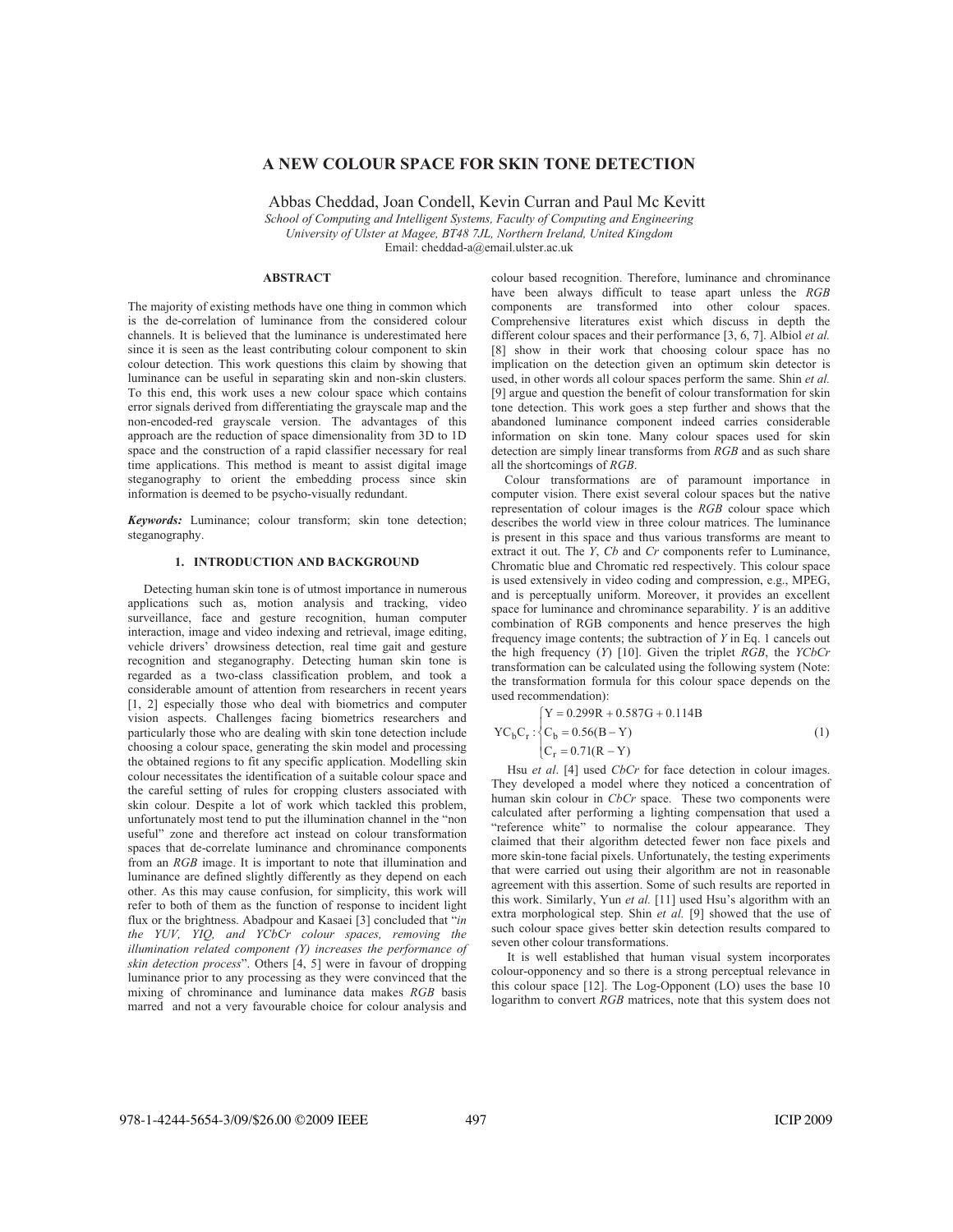assume here a particular range for *RGB* values, into  $I, R_g, B_y$  as follows:

$$
I = L(G), R_g = L(R) - L(G), B_y = L(B) - (L(R) + L(G))/2
$$

where, 
$$
L(x) = 105 + log_{10}(x + 1)
$$
. (2)

This method uses what is called hybrid colour spaces. The fundamental concept behind hybrid colour spaces is to combine different colour components from different colour spaces to increase the efficiency of colour components to discriminate colour data. Also the aim is to lessen the rate of correlation dependency between colour components [13]. Here two spaces are used, namely *IRGBy* and *HS* from the *HSV* (Hue, Saturation and Value) colour space. HS can be obtained by applying a non-linear transformation to the *RGB* colour primaries as shown in Eq. 3.

$$
H =\begin{cases} h, B \le G \\ 2\pi - h, B > G \end{cases}
$$
  
where,  $h = \cos^{-1} \frac{1/2[(R - G) + (R - B)}{\sqrt{(R - G)^2 + (R - G)(G - B)}}$   

$$
S = \frac{\max(R, G, B) - \min(R, G, B)}{\max(R, G, B)}
$$
(3)  
 $V = \max(R, G, B)$ 

A texture amplitude map is used to find regions of low texture information. The algorithm first locates images containing large areas whose colour and texture is appropriate for skin, and then segregates those regions with little texture. The texture amplitude map is generated from the matrix *I* by applying 2D median filters.

The third method is *N*-rules *RGB* (*NRGB*) classifier. This is a simple yet powerful method to construct a skin classifier directly from the *RGB* basis which sets a number of rules (*N*) for skin colour likelihood. Kovač et al. [14] state that *RGB* components must not be close together, e.g., luminance elimination. They utilized the following rules: An R, G, B pixel is classified as skin if and only if:

*R > 95 & G > 40 & B > 20 & max(R, G, B) í min(R, G, B) > 15 & |RíG| > 15 & R > G & R > B* (4)

The following section will discuss the proposed method and compare it with methods available in the literature [4, 12, 14]. Due to space constraints no further discussion on these methods can be given; however, recent research has previously discussed such approaches [15, 16].

# **2. PROPOSED METHOD**

Illumination is nicely smeared along *RGB* colours in any given colour image. Hence, its effect is scarcely distinguished here. There are different approaches to segregate such illumination. The utilized transformation matrix is:  $\vec{\alpha} = [0.298936021293775390, 0.587043074451121360, 0.140209042551032500]^{T}$ , where the superscript *T* denotes the transpose operator to allow for matrix multiplication. Let  $\Psi$  denote the 3D matrix containing the *RGB* vectors of the host image and let  $x \in [1, 2, ..., n]$ ,  $n=W^*H$ , W, H denote the width and height of the image, respectively.

Note that the proposed method acts on the *RGB* colours stored in double precision, i.e., linearly scaled to the interval [0 1]. The initial colour transformation is expressed as in Eq.5.

$$
I(x) = (\Psi(r(x), g(x), b(x)) \otimes \vec{\alpha})
$$
\n(5)

 $r(x) = (r(t(x), g(x), o(x)) \otimes \alpha)$ <br>where  $\otimes$  represents the product operation. This reduces *RGB* colour representation from 3D to 1D colour space. The vector *I(x)* eliminates the hue and saturation information while retaining the luminance. It is therefore regarded formally as a grayscale colour. Next, the algorithm tries to obtain another version of the luminance but this time without taking the *R* vector into account (most of skin colour tends to cluster in the red channel). The discarding of red colour is deliberate, as in the final stage it will help calculating the error signal. Therefore, the new vector will have the largest elements taken from *G* or *B*:

$$
\hat{I}(x) = \max_{x \in \{1, \dots, n\}} (G(x), B(x))
$$
\n(6)

Eq. 6 is actually a modification of the way *HSV* (Hue, Saturation and Value) computes the *V* values. The only difference is that the method does not include in this case the red component in the calculation. Then for any value of  $x$ , the error signal is derived from the calculation of element-wise subtraction of the matrices generated by Eq. 5 and Eq. 6 which can be defined as:

$$
e(x) = I(x) - \hat{I}(x) \tag{7}
$$

Note that  $e(x)$  must employ neither truncation nor rounding. Creating a *skin probability map* (SPM) that uses an explicit threshold based skin cluster classifier which defines the lower and upper boundaries of the skin cluster is crucial to the success of the proposed technique. A collection of 147852 pixel samples was gathered from different skin regions exhibiting a range of races with extreme variation of lighting effect. After transformation using the proposed method, the projection of data admits a distribution that could be easily fit into a Gaussian curve using *Expectation Maximization* (EM) method which is an approximation of *Gaussian Mixture Models* (GMM). This experiment also points out that there are no other Gaussians hidden in the distribution. To identify the boundaries, some statistics need to be computed. Let  $\mu$  and  $\sigma$  denote the mean and standard deviation of the above distribution, and let  $\Delta_{\text{left}}$  and  $\Delta_{\text{right}}$  denote

the distances from  $\mu$  on the left and right hand side respectively. The boundaries are determined based on Eq. 8.

$$
\mu - (\Delta_{\text{left}} * \sigma) \approx 0.02511, \ \mu + (\Delta_{\text{right}} * \sigma) \approx 0.1177 \tag{8}
$$

where  $\Delta_{\text{left}}$  and  $\Delta_{\text{right}}$  are chosen to be 1 and 3 sigma away from  $\mu$ respectively to cover the majority of the area under the curve.

Hence, the precise empirical rule set for this work is given in Eq. 9.  $\begin{cases} 1 \text{ if } 0.02511 \leq e(x) \leq 0.1177 \end{cases}$ 

$$
f_{\text{skin}}(x) = \begin{cases} 1 & 0.023113 - C(x) \leq 0.1177 \\ 0 & \text{otherwise.} \end{cases}
$$
 (9)

It is claimed that, based on experiments on extensive data set, this rule pins down the optimum balanced solution. Even though the proposed algorithm adopts the inclusion of illumination the 3D projection of the three matrices  $I, \hat{I}, e$  shows clearly the skin tone clusters around the boundaries mentioned in Eq. 9. The carried experiments defeat the claim reported previously in [4] showing the deficiency of using luminance in modelling skin tone colour. The hypothesis that this work supports is "*luminance inclusion does increase separability of skin and non-skin clusters*". In order to prove this argument, the proposed method is tested on different *RGB* images with different background and foreground complexities. Some images exposing uneven transition in illumination were selected to demonstrate the robustness of the algorithm. Figure 1 shows a test image from the Internet image database and the corresponding detected skin regions of each algorithm. As shown, the proposed algorithm is exquisitely insensitive to false alarms; therefore, it has the least false negative pixels compared to the other three methods, which renders the output cleaner in terms of noise interference. The supreme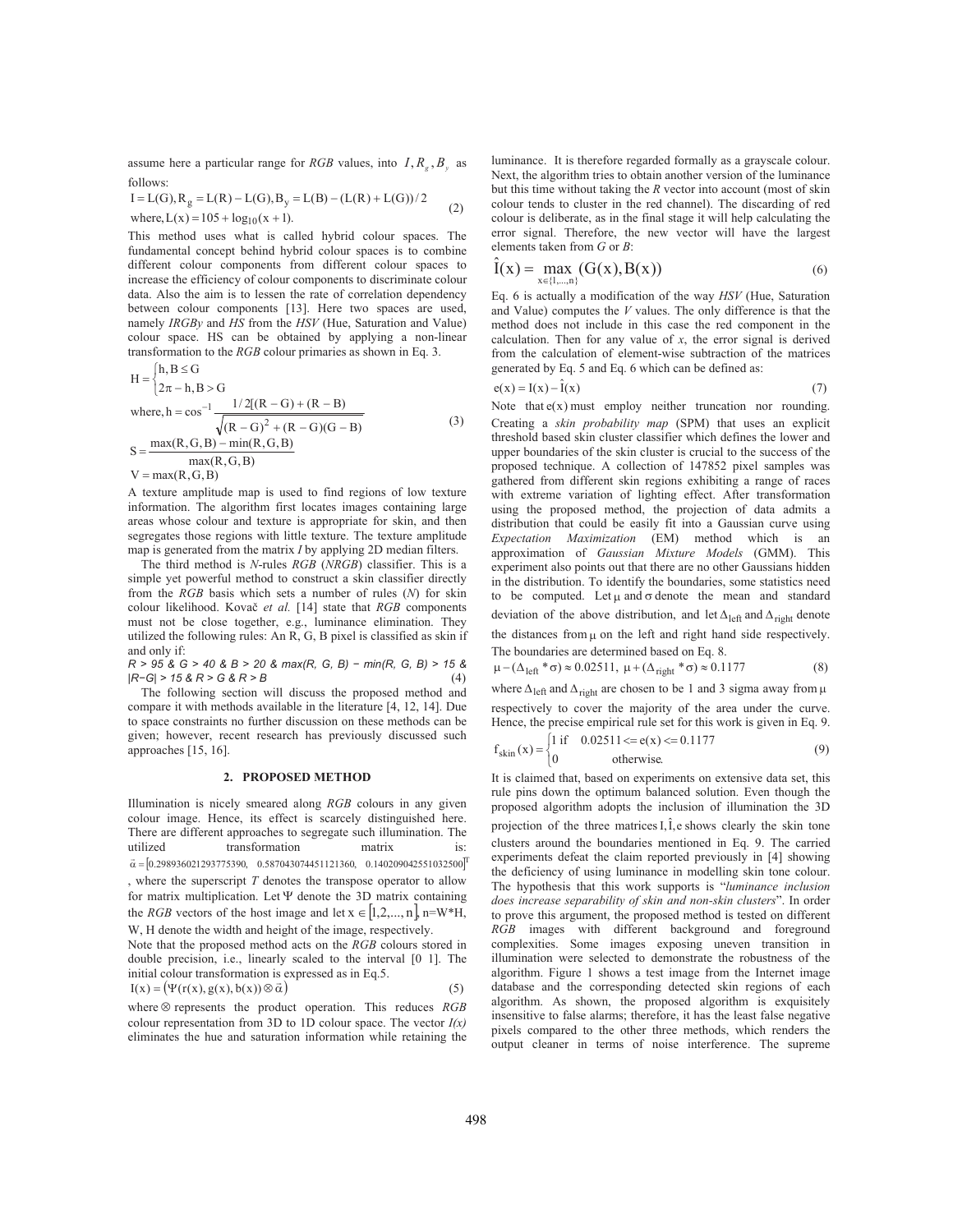advantage that the proposed method offers is the reduction of dimensionality from 3D to 1D, which contributed enormously to the algorithm's speed as can be seen in Table 1. The proposed colour model and the developed classifier can cope with difficult cases encapsulating bad and uneven lighting distribution and shadow interferences. Consequently, these results respond evidently to those authors who arguably questioned the effectiveness of the use of illumination based on its inherent properties. The proposed algorithm outperforms both *YCbCr* and *NRGB* which have attracted many researchers to date. In addition to the arbitrary still images downloaded from the Internet, the algorithm was tested against a larger benchmark comprising 150 frames from the popular video "Suzie.avi". Depicted in Figure 2 is some hand labelled ground truth models and the corresponding performance of the proposed method. Figure 3 shows the graphical performance analysis of the proposed algorithm against those reported in this work. As can be seen the proposed method is very efficient as it preserves lower rates for the dual false ratios while securing a high detection rate among all methods.

### **4. CONCLUSIONS AND FUTURE WORK**

This paper addresses a novel colour space where we believe human skin clusters can be well classified with carefully selected boundaries. We provided the detailed algorithm coupled with some experiments and results which are promising. Our test database consists of randomly collected images from the Internet, 150 frames from *Suzie.avi* movie and the first 20 frames from  $Sharphess.wmv$  (comes with Dell<sup>TM</sup> package) which were hand labelled to generate quantitative measurement. Additionally, we have set in context and proved that our proposition is deemed true as our set of results agrees reasonably with the speculated hypothesis. Therefore, we consider that "luminance inclusion does increase separability of skin and non-skin clusters". Bear in mind that we are not relying solely on luminance. Future work will extend experiments to explore if skin colour detection can be improved in the reduced dimensionality space of wavelets. This work is incorporated into information hiding specifically steganography in video files to restrain permanently rotation and translation attacks (see the full project at: www.infm.ulst.ac.uk/~abbasc/).

### **REFERENCES**

- [1]M. Corey, F. Farzam and J.H. Chong, The effect of linearization of range in skin detection, in: Proceedings of IEEE International Conference on Information, Communications & Signal Processing, 10-13 December 2007, pp. 1-5.
- [2]U.A. Khan, M.I. Cheema and N.M. Sheikh, Adaptive video encoding based on skin tone region detection, in: Proceedings of IEEE Students Conference, 16-17 August 2002, vol (1), pp. 129-34.
- [3]A. Abadpour and S. Kasaei, Pixel-based skin detection for pornography filtering, Iranian Journal of Electrical & Electronic Engineering, 1(3)(2005) 21-41.
- [4]R.L. Hsu, M. Abdel-Mottaleb and A.K. Jain, Face detection in color images, IEEE Trans. Pattern Analysis and Machine Intelligence, 24(5)(2002) 696-702.
- [5]V. Vezhnevets, V. Sazonov and A. Andreeva, A Survey on pixel-based skin color detection techniques, in: Proc. Graphicon, Moscow, September 2003, pp. 85-92.
- [6]J.B. Martinkauppi, M.N. Soriano and M.H. Laaksonen, Behavior of skin color under varying illumination seen by different cameras at different color spaces, in: Proc. of SPIE, Machine Vision Applications in Industrial Inspection IX, 2001, vol. 4301, pp. 102-113.
- [7]S. L. Phung, A. Bouzerdoum and D. Chai, Skin segmentation using color pixel classification: analysis and comparison, IEEE Transactions on Pattern Analysis and Machine Intelligence, 27(1)(2005) 148-154.
- [8]A. Albiol, L. Torres, and E.J. Delp, Optimum color spaces for skin detection, in: Proceedings of the IEEE International Conference on Image Processing, 2001, vol. 1, pp.122-124.
- [9]M.C. Shin, K.I. Chang and L.V. Tsap, Does colorspace transformation make any difference on skin detection?, in: Proceedings of IEEE Workshop on Applications of Computer Vision, December 2002, pp. 275-279.
- [10]N.X. Lian, V. Zagorodnov and Y.P. Tan, Image Denoising Using Optimal Color Space Projection, in: Proceedings of IEEE International Conference on Acoustics, Speech and Signal Processing, 14-19 May 2006, vol.2, pp. 93-96.
- [11]J.U. Yun, H.J. Lee, A.K. Paul and J.H. Baek, Robust Face Detection for Video Summary Using Illumination-Compensation and Morphological Processing, in: Proceedings of IEEE International Conference on Natural Computation, 24- 27 August 2007, pp. 710-714.
- [12]J. Berens and G.D. Finlayson, Log-opponent chromaticity coding of colour space, in: Proceedings of IEEE International Conference on Pattern Recognition, Barcelona, 2000, v.1, pp. 206-211.
- [13]D. Forsyth and M. Fleck, Automatic Detection of Human Nudes, International Journal of Computer Vision, 32(1)(1999) 63-77.
- [14]J. Kovač, P. Peer and F. Solina, Human Skin Colour Clustering for Face Detection, in: Proceedings of International Conference on Computer as a Tool, Slovenia, 22-24 September 2003, vol.2, pp. 144-148.
- [15]A. Cheddad, J. Condell, K. Curran and P. Mc Kevitt, Method for Skin tone detection, United Kingdom Patent Application No. 0819982.0, University of Ulster.
- [16]A. Cheddad, J. Condell, K. Curran and P. Mc Kevitt, A skin tone detection algorithm for use in steganography, in press, Signal Processing Journal, 2009, Elsevier.



**Fig 1.** Performance analysis: (left to right) original image, outputs of [4], [12], [14] and of the proposed method respectively. Shown is a sample from the Internet database that appears in Table 1, where the image corresponds to image 2 in the table.